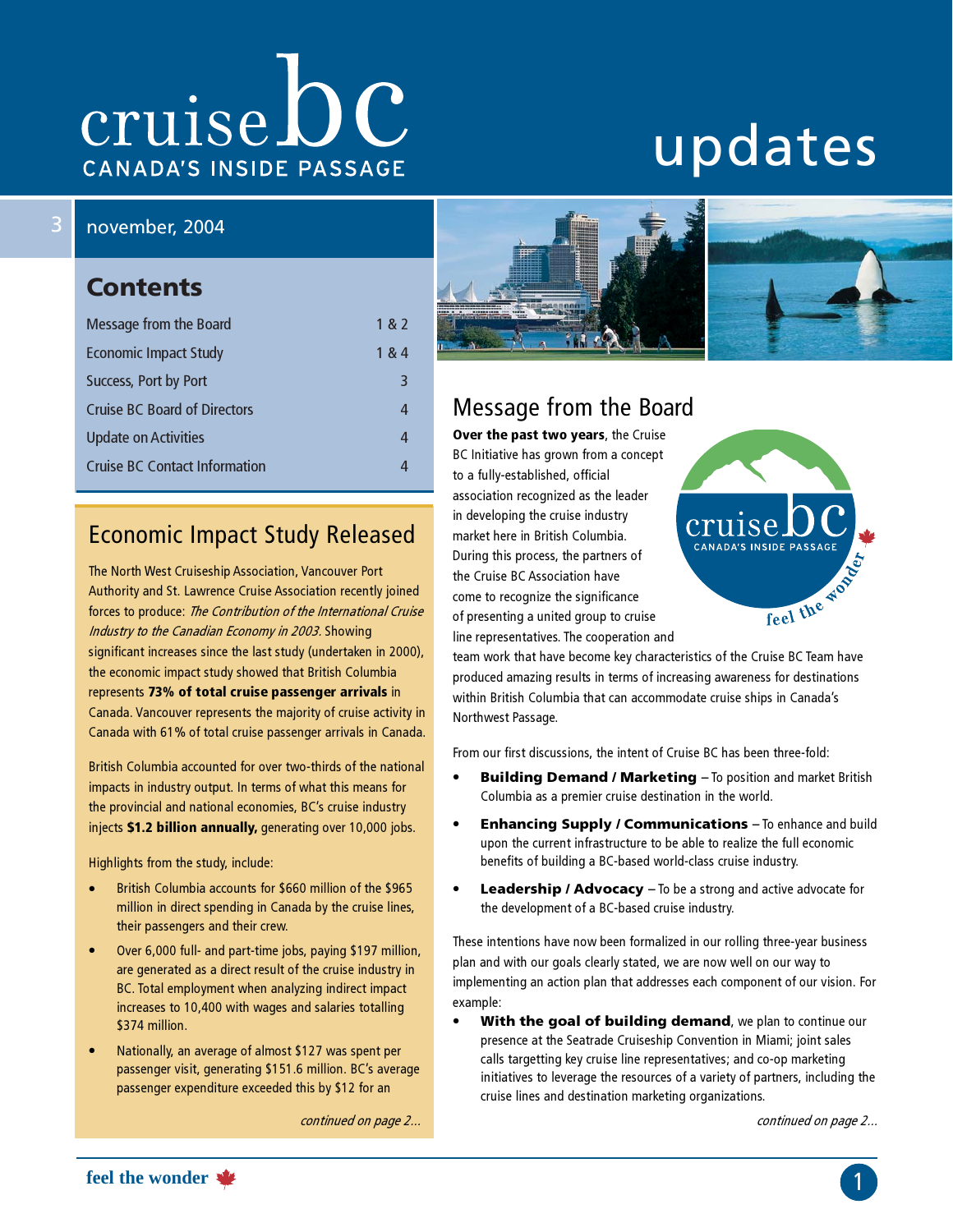# updates







### Message from the Board (Cont'd)

- With the goal of enhancing supply and increasing the number of cruise ship calls on the coast, we are developing a detailed destination profile of British Columbia that expands on information in the original Ports Profiler; organizing annual workshops in local communities as well as making presentations at forums where attendees will benefit from research undertaken on behalf of Cruise BC.
- With the goal of providing leadership for the cruise industry in BC, we will develop an Economic Impact/Benchmarking Prediction Model that can be used to determine yearly estimates of passenger, crew and line spending as well as jobs and taxes generated; developing site inspection tours; a pilot project to show the viability and attractiveness of BC itineraries; and a program to supplement our Cruise Capacity-Building Handbook.

This is only a sampling of the activities that Cruise BC plans to undertake over the next three years. Needless to say, our goals are ambitious and will take a great amount of teamwork and commitment to accomplish. But, based on past cooperation and participation of all stakeholders, we are confident that our approach to increasing the cruise industry in BC is a holistic one that will succeed.

With the dedication of its partners and the enthusiasm of BC's stakeholders in general toward the cruise industry, we are confident of the continued growth of the industry and benefit for the entire province. I encourage all those with a vested interest to participate in our vision.

2

# Economic Impact Study Released (Cont'd)

average of \$139 per passenger for a total spending of \$109.1 million. BC's higher average was attributed to a higher percentage of passengers generating overnight stays and longer visits.

 BC's average spending by crew was also higher than the national average — \$120.79 compared to \$106.60, generating over \$38 million.



Passenger Growth: Consistent growth of cruise activity in BC is expected for the 2005 season. Longer-term forecasts indicate even greater increases as Port Alberni, Nanaimo and Campbell River intensify marketing and awareness campaigns.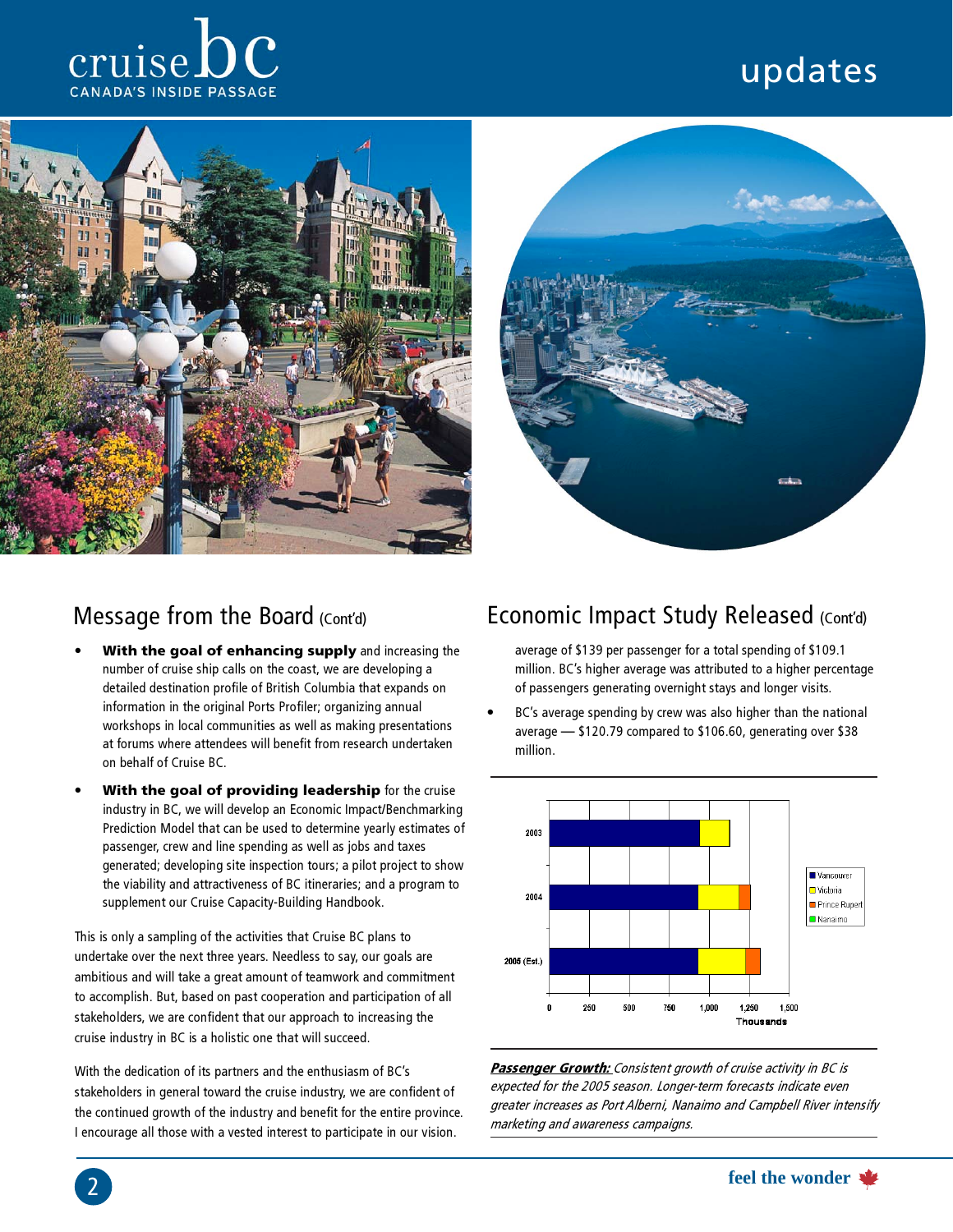# cruise CANADA'S INSIDE PASSAGE

# updates



## Cruise BC identifies early successes.

An important part of Cruise BC has been the increased level of tracking cruise activity in each destination. At a recent Cruise BC board meeting, port representatives provided an overview of the 2004 cruise season and expectations for 2005. As a result of Cruise BC's ability to provide support, guidance and leveraged opportunities for increasing awareness with the cruise lines, growth of the cruise industry is quickly spreading throughout the province.

Vancouver – While Vancouver's passenger capacity had declined after 20 years of growth, final numbers for the 2004 season showed that the trend was slowing and would be reversed by 2005 with expectations for slight increases. Vancouver's port accommodated 286 sailings with total revenue passengers at 930,000.

Victoria – The 2004 cruise season for Victoria was the most successful so far with 139 sailings carrying 262,000 passengers  $-$  a 40% increase over 2003. The Greater Victoria Harbour Authority has begun work on a long-term plan that will provide a vision for future development of the harbour. The plan is expected to be ready for distribution in 2005 and will provide an overview of development through to 2010.

**Prince Rupert** – Prince Rupert Port Authority reported a breakthrough year for 2004 with 35 ships now visiting. Representative Shaun Stevenson reported that, with 30% capacity of shore excursions used in 2004, growth in 2005 would be quickly realized by almost 100,000 passengers. "The cruise industry is basically re-inventing the economy of Prince Rupert and has been a major catalyst for the community," said Stevenson.

Nanaimo – As Nanaimo undertakes a feasibility study to look at modifying berths to accommodate larger ships, there was a slight increase in 2004 with passenger numbers surpassing the 1,000 mark. Doug Peterson, Nanaimo Port Authority spokesperson, reported that "Nanaimo has undertaken solid promotion of the port in 2004 starting with Seatrade and continuing with personal visits to cruise line representatives in Los Angeles and Seattle. Cruise BC has been able to increase awareness of BC ports and it was very evident through our discussions with the lines that knowledge of what BC has to offer is being viewed very favourably."

**Port Alberni** – David McCormick and Linda Kelsall, Port Alberni's representatives on the Cruise BC board, noted that Port Alberni was following Prince Rupert's format of changing their economy from resource-based to tourism. He noted that the World Residence visit in 2003 provided a catalyst that is positioning Port Alberni as a destination within its own right. David has seen an increase in interest being expressed from cruise line representatives. "It's just a matter of time before Port Alberni begins accepting the larger ships on a regular basis."

Campbell River – Campbell River's attraction for cruise ships is now well recognized with Celebrity ships expecting to berth five ships in the 2005 season. The main activity in Campell River during the 2004 season was refining the development plan for the docks. Lise Steele, Campbell River's representative, noted that the revisions over the past few months have identified a site with improved access, easier construction variables and greater opportunities for community involvement. As Campbell River's Port-of-Call Committee undertakes to complete the construction in time for the 2005 season, Steele was enthusiastic that the new venue would far surpass expectations of the lines.